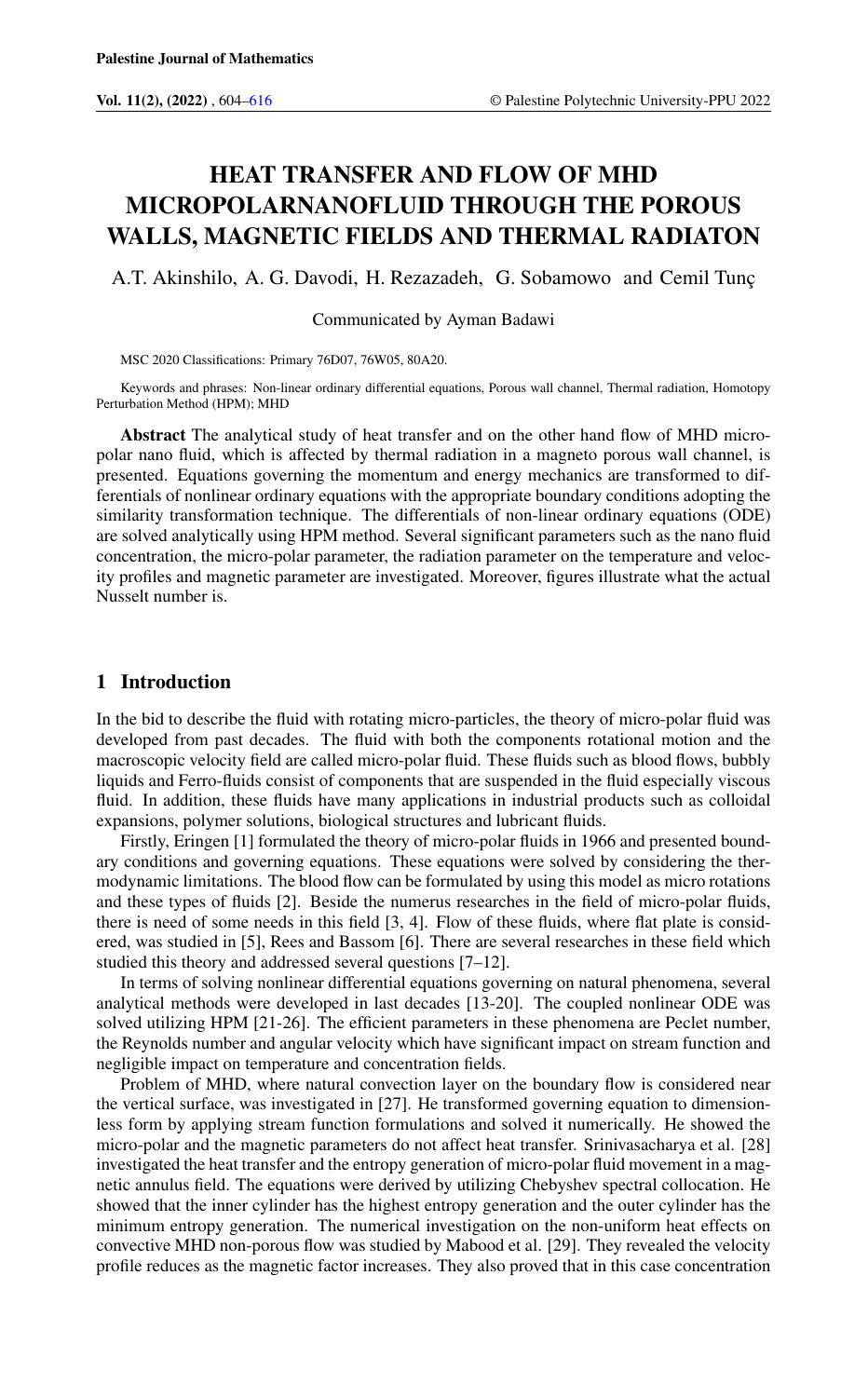and the temperature rise.

There are also numerous investigations on heat transfer effect parameters in diverse aspects. The thermal conductivity in the nano fluid is more in comparison with the normal fluid because of the metallic nanoparticles which are suspended in the fluid. Ellahi et al. [30] studied the particle shape impacts on the mixed convection nano fluid flow over the porous medium wedge. The authors in [31] studied the force heat transfer and laminar nano fluid flow through a wavy channel and the impact of Nusselt number on the Reynolds number was shown in their study. Ellahi et al. [32] examined the same problem as [31] in the vicinity of a mixed convection and a stagnation point flow in the two-dimensional coordinate system. They showed the radius of gyration, chemical dimensions and volume friction increase when the temperature of nano fluid elevate up and the nano fluid velocity decrease by increasing fractal dimensions and the concentration of particle volume fraction. Moreover, numerous publications investigated the effect of using nanoparticles since recent years [32-40] and see also for some works in [41-45].

## 2 Problem description

In this section, two-dimensional laminar fluid flowing steadily in a porous wall channel with magnetic impact is considered. It is assumed that the input speed and output speed of fluid are the same v0, the temperature of bottom wall is  $T_1$ , and the temperature of top wall is  $T_2$ . As it can be seen in Figure 1, channel wall's surface is perpendicular to y-axis, or more precisely at  $y = \pm h$ . We assume that the nano fluid studied in this problem is Newtonian and more importantly compressible. Moreover, sticking velocity is assumed during fluid flow and the nano mix is in thermal equilibrium, i.e., there is thermal equilibrium between the nanoparticles and base fluid.



Figure 1. Physical model of laminarmicro-polar nano fluid flow

The general form of the basic equations for energy and conservative momentums is reformulated as follows:

$$
\frac{\partial u}{\partial x} + \frac{\partial v}{\partial y} = 0,\tag{2.1}
$$

$$
\rho_{nf}\left(u\frac{\partial u}{\partial x} + v\frac{\partial u}{\partial y}\right) = -\frac{\partial p}{\partial x} + (\mu_{nf} + k)\left(\frac{\partial^2 u}{\partial x^2} + \frac{\partial^2 u}{\partial y^2}\right) + k\frac{\partial N}{\partial y} - \sigma_f B_0^2 u,\tag{2.2}
$$

$$
\rho_{nf}\left(u\frac{\partial v}{\partial x} + v\frac{\partial v}{\partial y}\right) = -\frac{\partial p}{\partial x} + (\mu_{nf} + k)\left(\frac{\partial^2 v}{\partial x^2} + \frac{\partial^2 v}{\partial y^2}\right) - k\frac{\partial N}{\partial x},\tag{2.3}
$$

$$
\rho_{nf}j\left(u\frac{\partial N}{\partial x} + v\frac{\partial N}{\partial y}\right) = -k\left(2N + \frac{\partial u}{\partial y} - \frac{\partial v}{\partial x}\right) + \gamma_{nf}\left(\frac{\partial^2 N}{\partial x^2} + \frac{\partial^2 N}{\partial y^2}\right),\tag{2.4}
$$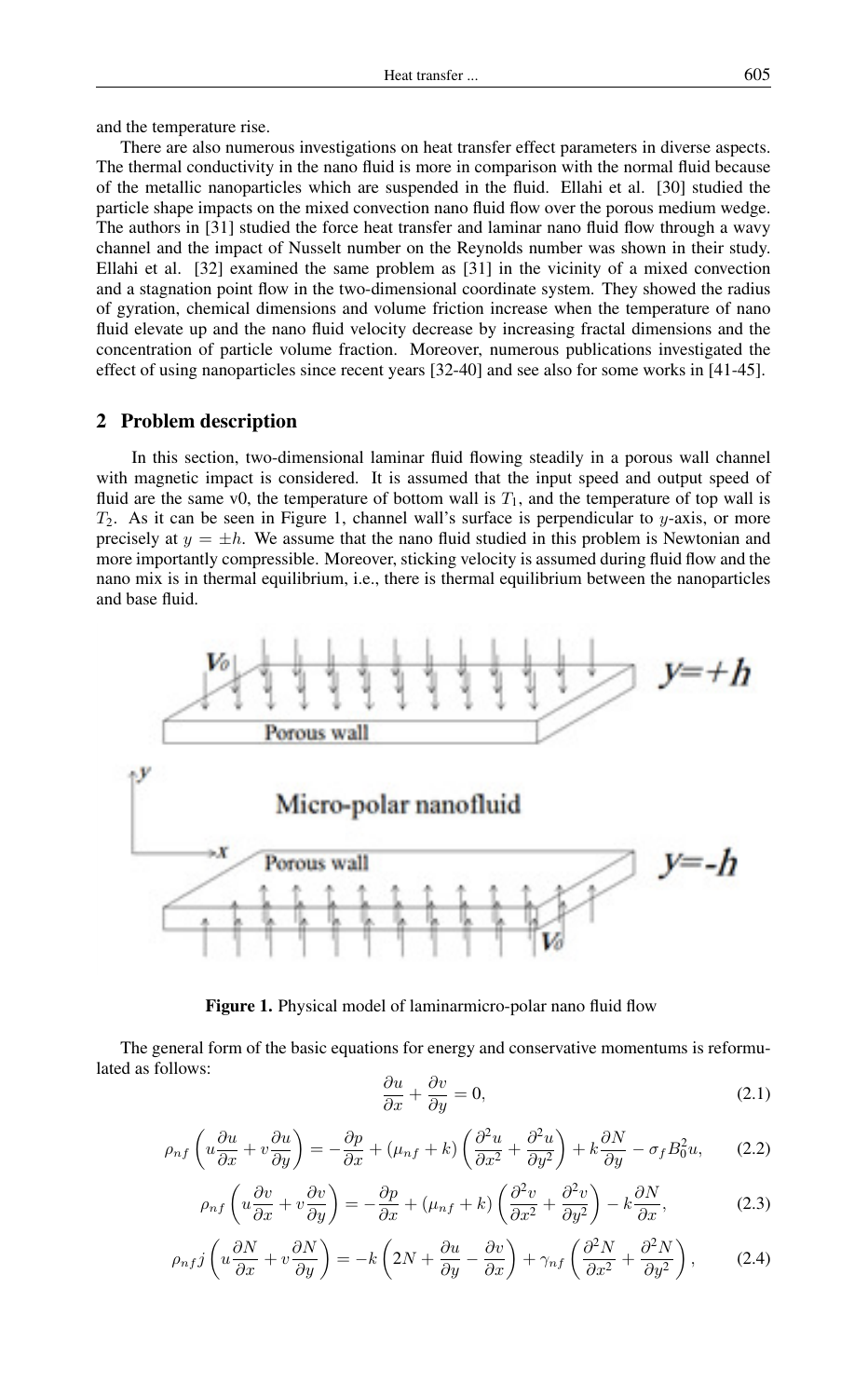$$
u\frac{\partial T}{\partial x} + v\frac{\partial T}{\partial y} = \frac{k_{nf}}{(\rho C_p)_{nf}} \left(\frac{\partial^2 T}{\partial x^2} + \frac{\partial^2 T}{\partial y^2}\right) - \frac{1}{(\rho C_p)_{nf}} \frac{\partial q_{rad}}{\partial y},\tag{2.5}
$$

where  $P, B_0, u, v, T, \sigma_f, N, k, j, q_{rad}$  and  $\gamma_{nf}$  are the pressure, the magnetic field, the velocity in the x direction velocity,  $y$  direction velocity, the temperature, the electric conductivity of the fluid, the micro-rotation velocity, the viscosity of vortex, the spin-gradient viscosity, the radiative heat flux and the micro-inertia  $\gamma_{nf} = -(\mu_{nf} - \frac{k}{2})j$ , respectively. Rosseland approximation is considered for radiation:

$$
q_{rad} = -\left(4\sigma^*/3k_{nf}^*\right) \frac{\partial T^4}{\partial y},\tag{2.6}
$$

where  $\sigma^*$  is the Stefan–Boltzmann constant, while the constant  $k_{nf}^*$  is the coefficient of absorption of the nano fluid. More so, flow temperature variation is a function of distance. Therefore  $T<sup>4</sup>$  is expanded adopting the Taylor series. By ignoring higher order terms, we expand  $T<sup>4</sup>$  about  $T^{\infty}$ :

$$
T^4 \cong 4T_{\infty}^3 T - 3T_{\infty}^4. \tag{2.7}
$$

Eq. (5) is rewritten:

$$
u\frac{\partial T}{\partial x} + v\frac{\partial T}{\partial y} = \frac{k_{nf}}{(\rho C_p)_{nf}} \left(\frac{\partial^2 T}{\partial x^2} + \frac{\partial^2 T}{\partial y^2}\right) + \frac{16\sigma^* T_{\infty}^3}{3k_{nf}^*(\rho C_p)_{nf}} \frac{\partial^2 T}{\partial y^2},\tag{2.8}
$$

$$
\rho_{nf} = (1 - \phi) \rho_f + \phi \rho_s, \n(\rho C_p)_{nf} = (1 - \phi) (\rho C_p)_f + \phi (\rho C_p)_s, \n\mu_{nf} = \frac{\mu_f}{(1 - \phi)^{2.5}}, \n\frac{k_{nf}}{k_f} = \frac{k_s + 2k_f - 2\phi (k_f - k_s)}{k_s + 2k_f + 2\phi (k_f - k_s)}.
$$
\n(2.9)

Note that  $\rho_{n}$ ,  $\mu_{n}$ , are the density effective and the dynamic viscosity effective, while  $(\rho Cp)_{n}$ and  $k_{n}$  are the capacitance of heat and the nano fluid thermal conductivity. Some of these parameters are presented for copper and water in Table 1.

|               | $\rho(Kg/m^3)$ | $C_p(J/KgK)$   $K(w/mk)$ |       |
|---------------|----------------|--------------------------|-------|
| Copper $(Cu)$ | 8933           | 385                      | 401   |
| Water         | 997.1          | 4179                     | 0.613 |

Table 1. The rmophysical properties of nanofluid (see [33])

The boundary conditions for Eq. (8) are given as follows:

$$
u = 0, v = -v_0, N = -s \frac{\partial u}{\partial y}\Big|_{y=-h} T = T_1, \text{ at } y = -h,
$$
  

$$
u = 0, v = v_0, N = -s \frac{\partial u}{\partial y}\Big|_{y=-h} T = T_2, \text{ at } y = +h,
$$
 (2.10)

where s demonstrates the microelements' rotational factor close to walls. If  $s = 0$ , then there is no microelements rotation near the walls and concentrated particle flows is occurred. Weak concentration and the turbulent flow are occurred if  $s = 0.5$  and  $s = 1$ , respectively. The suction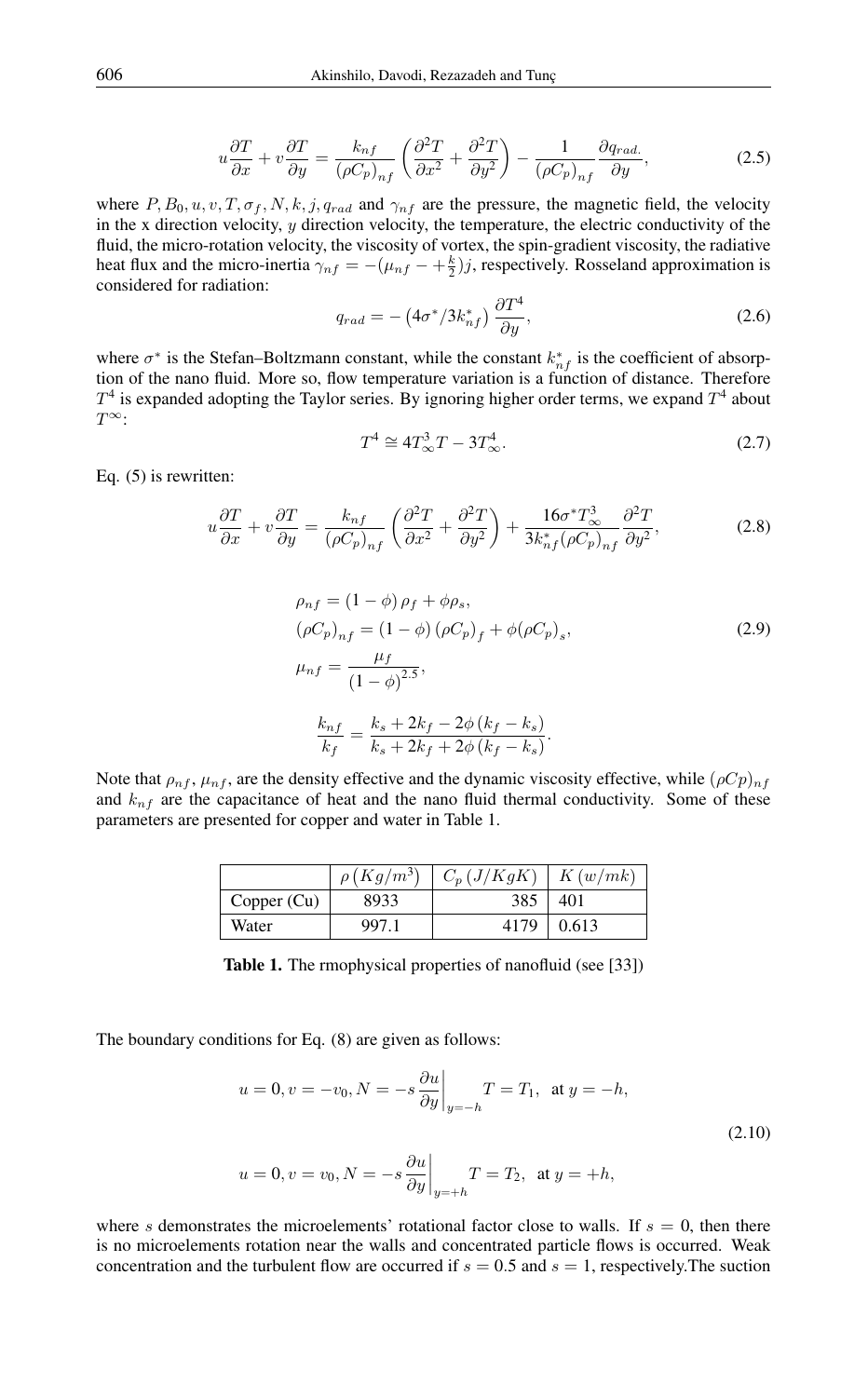and injection are occurred if  $v_0 > 0$  and  $v_0 < 0$ , respectively. The dimensionless parameters are presented as follows:

$$
\eta = \frac{y}{h}, \ u = -\frac{v_0 x}{h} f'(\eta), \ N = \frac{v_0 x}{h^2} g(\eta),
$$
  

$$
v = v_0, f(\eta), \ \theta = (T - T_1) / (T_2 - T_1), \ T_2 = T_1 + Ax.
$$
 (2.11)

From above the coupled system of nonlinear equations, it is achieved by substituting above equations into the equations (1-5) and then removing the pressure gradient:

$$
\left(1 + (1 - \phi)^{2.5} K\right) f^{iv} - (1 - \phi)^{2.5} K g''
$$
\n
$$
- \left(1 - \phi + \frac{\rho_s}{\rho_f} \phi\right) (1 - \phi)^{2.5} R_e \left(f f''' - f' f''\right) - (1 - \phi)^{2.5} M n f'' = 0,
$$
\n
$$
\left(1 + \frac{(1 - \phi)^{2.5}}{2} K\right) g'' + (1 - \phi)^{2.5} K \left(f'' - 2g\right)
$$
\n
$$
(2.13)
$$

 $-\left(1-\phi+\frac{\rho_s}{\rho}\right)$  $\frac{\rho_s}{\rho_f} \phi$   $(1 - \phi)^{2.5} R_e (f g' - g f') = 0,$ 

$$
\theta'' + \left( (1 - \phi) + \frac{(\rho C_p)_s}{(\rho C_p)_f} \phi \right) \left( \frac{3N}{3N + 4} \right) \frac{k_f}{k_{nf}} P_r R_e \left( f' \theta - f \theta' \right) = 0. \tag{2.14}
$$

The boundary condition is presented by:

$$
f(-1) = -1, f'(-1) = 0, f(+1) = 1, f'(+1) = 0,
$$
  
\n
$$
g(-1) = 0, g(+1) = 0,
$$
  
\n
$$
\theta(-1) = 0, \theta(+1) = 1.
$$
\n(2.15)

Where K and  $P_r$  are the micropolar parameter and Prandtl number, while  $R_e, N$  and  $M_n$  are the Reynolds number, the radiation parameter and the magnetic parameter, respectively. These numbers can be presented as follows:

$$
R_e = \rho_f v_0 h / \mu_f, \ P_r = \mu_f C_{p,f} / k_f, \ Nr = k_{nf} k_{nf}^* / 4\sigma^* T_{\infty}^3,
$$
  

$$
Mn = \sigma_f B_0^2 h^2 / \mu_f, \ K = k / \mu_f, \ j = h^2.
$$
 (2.16)

The suction and the injection will be occurred if  $R_e > 0$  and  $Re < 0$ , respectively. The Nusselt number  $(Nu^*)$  is another considerable parameter of this study:

$$
Nu^* = -\left(\frac{h}{k_f\left(T_2 - T_1\right)}\right)\left(k_{nf} + \frac{16\sigma^*T_\infty^3}{3k_{nf}^*}\right)\left.\frac{\partial T}{\partial y}\right|_{y=-h}.\tag{2.17}
$$

From Equations (9) and (11), we can write:

$$
Nu = \left| \frac{k_{nf}}{k_f} \left( \frac{3Nr + 4}{3Nr} \right) \theta' (-1) \right|.
$$
 (2.18)

## 3 Analytical solution of problem

In this section the transport and heat transport of micropolar fluid through penetrable wall considering thermal radiation and magnetic field is studied utilizing HPM. The principles and fundamentals of the HPM, an approximate method of analytical solution has been extensively described by J.H. He [21-22]. The HPM been an analytical method with fast rate of convergence,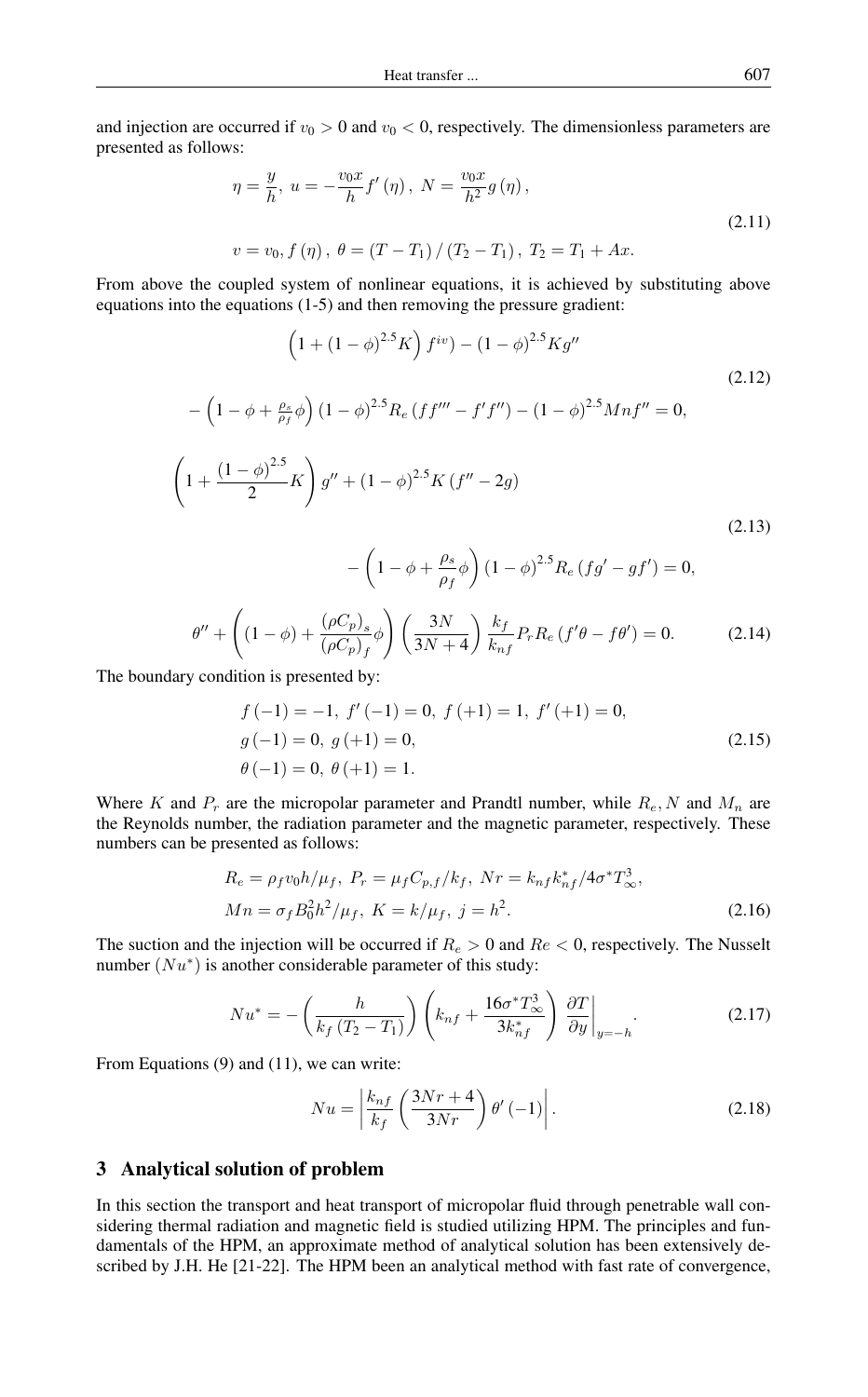coupled with procedural stability is the selected method adopted to generate solution to the system of coupled higher order differentials. Therefore, constructing the homotopy the governing equations Eqs. (12)- (14) are expressed as follows:

$$
H_1(p,\eta) = (1-p) \left[ \frac{d^4 f}{\partial \eta^4} \right]
$$
  
+  $p \left[ \frac{\frac{d^4 f}{d \eta^4} - (1-\phi)^{2.5} K \frac{d^2 g}{d \eta^2} - \left(1 - \phi + \frac{\rho s}{\rho f} \phi \right) (1-\phi)^{2.5} \text{Re} \left( f \frac{d^3 f}{d \eta^3} - f \frac{d^2 f}{d \eta^2} \right) - (1-\phi)^{2.5} M^2 \frac{d^2 f}{d \eta^2}$   
/  $\left(1 + (1-\phi)^{2.5} K\right) = 0,$  (3.1)

$$
H_2(p,\eta) = (1-p)\left[\frac{d^2g}{d\eta^2}\right] + p\left[\begin{array}{c} \frac{d^2g}{d\eta^2} - (1-\phi)^{2.5}K\left(\frac{d^2f}{d\eta^2} - 2g\right) - \left(1-\phi + \frac{\rho s}{\rho f}\phi\right) \\ (1-\phi)^{2.5}\operatorname{Re}\left(f\frac{dg}{d\eta} - g\frac{df}{d\eta}\right) \end{array}\right]
$$

$$
/\left(1 + \frac{(1-\phi)^{2.5}}{2}K\right) = 0,
$$
(3.2)

$$
H_2(p,\eta) = (1-p) \left[ \frac{d^2\theta}{d\eta^2} \right]
$$
  
+  $p \left[ \frac{d^2\theta}{d\eta^2} + \left( (1-\phi) + \frac{(\rho C_p)_s}{(\rho C_p)_f} \phi \right) \left( \frac{3N}{3N+4} \right) \frac{k_f}{k_{nf}} \operatorname{Pr} \operatorname{Re} \left( \frac{df}{d\eta} \theta - f \frac{d\theta}{d\eta} \right) \right] = 0.$  (3.3)

Note that, by taking power series of velocity and similarly temperature fields, we obtain the following equations:  $\overline{a}$ 1  $\overline{a}$ 

$$
f = P^0 f_0 + P^1 f_1 + P^2 f_2 + \dots,
$$
\n(3.4)

$$
g = P^0 g_0 + P^1 g_1 + P^2 g_2 + ..., \qquad (3.5)
$$

$$
\theta = P^0 \theta_0 + P^1 \theta_1 + P^2 \theta_2 + \dots
$$
\n(3.6)

Substituting Eq. (22) into (19) and selecting at the various order yields

$$
p^0: \frac{d^4 f_0}{d\eta^4},\tag{3.7}
$$

$$
p^{1} : \begin{bmatrix} \frac{d^{4}f_{1}}{d\eta^{4}} - (1-\phi)^{2.5} K \frac{d^{2}g_{0}}{d\eta^{2}} - \left(1-\phi + \frac{\rho s}{\rho f} \phi\right) (1-\phi)^{2.5} \operatorname{Re}\left(f_{0} \frac{d^{3}f_{0}}{d\eta^{3}} - f_{0} \frac{d^{2}f_{0}}{d\eta^{2}}\right) \\ - (1-\phi)^{2.5} M^{2} \frac{d^{2}f_{0}}{d\eta^{2}} \end{bmatrix}
$$

$$
/ \left(1 + (1-\phi)^{2.5} K\right), \qquad (3.8)
$$

$$
p^{2}: \begin{bmatrix} \frac{d^{4}f_{2}}{d\eta^{4}} - (1-\phi)^{2.5} K \frac{d^{2}g_{1}}{d\eta^{2}} - \left(1-\phi + \frac{\rho s}{\rho f}\phi\right) (1-\phi)^{2.5} \text{ Re } f_{0} \frac{d^{3}f_{1}}{d\eta^{3}} \\ + \left(1-\phi + \frac{\rho s}{\rho f}\phi\right) (1-\phi)^{2.5} \text{ Re } f_{0} \frac{d^{2}f_{1}}{d\eta^{2}} - (1-\phi)^{2.5} M \frac{d^{2}f_{1}}{d\eta^{2}} \end{bmatrix}
$$
  
\n
$$
/ \left(1 + (1-\phi)^{2.5} K\right).
$$
 (3.9)

Similar to above, by utilizing (23) in (20), we have

$$
p^0: \frac{d^2g}{d\eta^2},\tag{3.10}
$$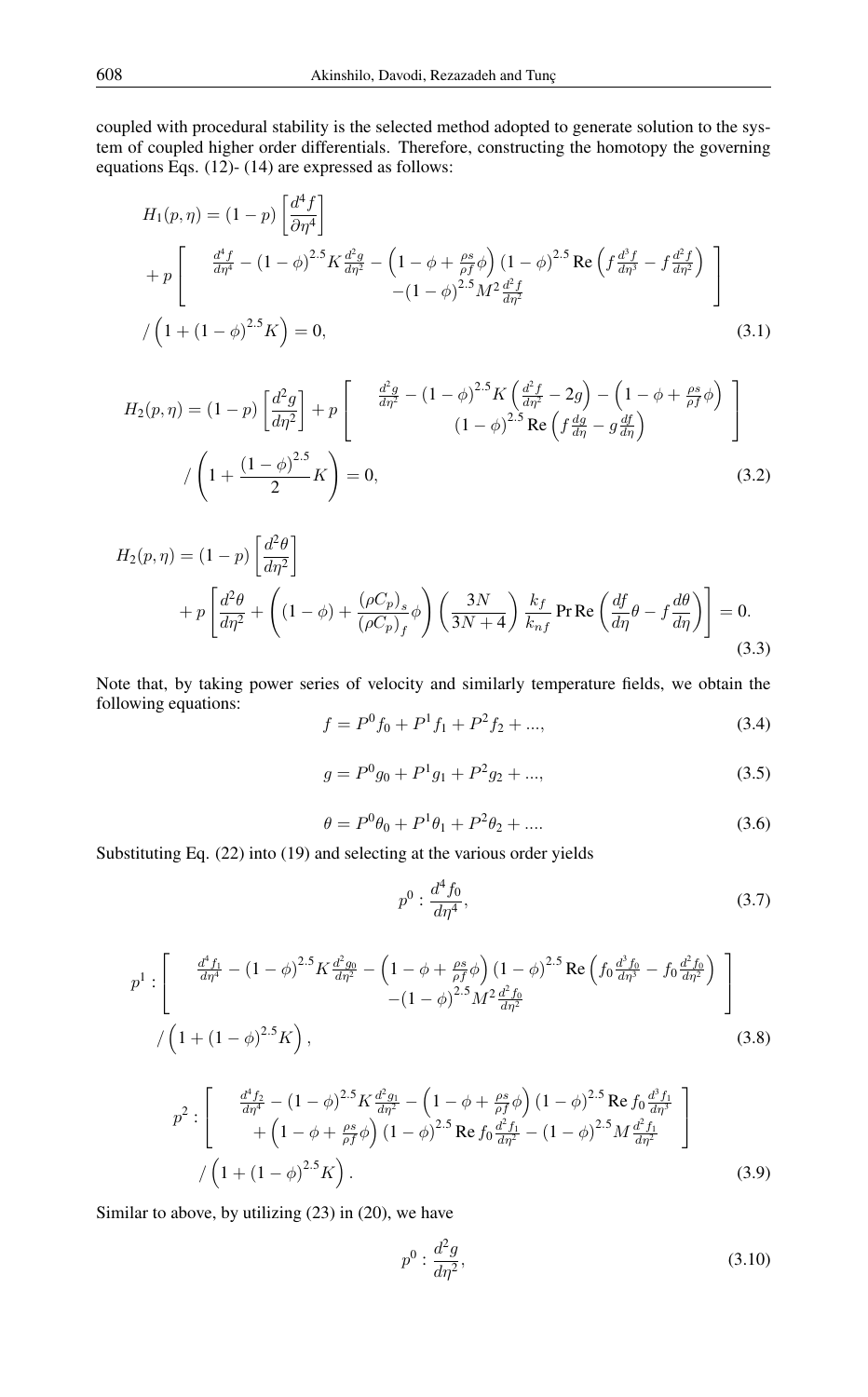$$
p^{1} : \begin{bmatrix} \frac{d^{2}g_{1}}{d\eta^{2}} - (1-\phi)^{2.5} K \left( \frac{d^{2}f_{0}}{d\eta^{2}} - 2g_{0} \right) - \left( 1 - \phi + \frac{\rho s}{\rho f} \phi \right) \\ (1-\phi)^{2.5} \operatorname{Re} \left( f_{0} \frac{dg_{0}}{d\eta} - g_{0} \frac{df_{0}}{d\eta} \right) \end{bmatrix}
$$

$$
/ \left( 1 + \frac{(1-\phi)^{2.5}}{2} K \right).
$$
(3.11)

Similarly, from (24) and (21), we conclude that

$$
p^0: \frac{d^2\theta_0}{d\eta^2},\tag{3.12}
$$

$$
p^{1}: \frac{d^{2}\theta}{d\eta^{2}} + \left( (1 - \phi) + \frac{(\rho C_{p})_{s}}{(\rho C_{p})_{f}} \phi \right) \left( \frac{3N}{3N + 4} \right) \frac{k_{f}}{k_{nf}} \operatorname{Pr} \operatorname{Re} \left( \frac{df}{d\eta} \theta - f \frac{d\theta}{d\eta} \right), \tag{3.13}
$$

$$
p^2: \frac{d^2\theta_2}{d\eta^2} + \left( (1-\phi) + \frac{(\rho C_p)_s}{(\rho C_p)_f} \phi \right) \left( \frac{3N}{3N+4} \right) \frac{k_f}{k_{nf}} \Pr \text{Re} \left( \frac{df_0}{d\eta} \theta_1 - f_0 \frac{d\theta_1}{d\eta} \right). \tag{3.14}
$$

Leading order boundary condition can be written as follows:

$$
f_0(-1) = -1, \frac{df_0}{d\eta}(-1) = 0, f_0(1) = 1, \frac{df_0}{d\eta}(1) = 0.
$$
 (3.15)

Applying (33) to (25), we derive  $f_0$  as follows:

$$
f_0 = \frac{3\eta}{2} - \frac{\eta^3}{2}.
$$
 (3.16)

Similarly, for the function  $g(.)$ , we have

$$
g(-1) = 0, g(1) = 0.
$$
\n(3.17)

Similar to (34), we derive  $g_0$  as follows:

$$
g_0 = \frac{\eta}{2} + \frac{1}{2}.\tag{3.18}
$$

Similarly, for the function  $\theta$ , we have

$$
\theta(-1) = 0, \theta(1) = 1,\tag{3.19}
$$

$$
\theta_0 = \frac{\eta}{2} + \frac{1}{2}.\tag{3.20}
$$

The boundary condition is presented as

$$
f_1(-1) = -1, \frac{df_1}{d\eta}(-1) = 0, f_1(1) = 1, \frac{df_1}{d\eta}(1) = 0.
$$
 (3.21)

Utilizing (39) in (26), we conclude the following equation:

$$
f_1 = \left( -\left( \text{Re} / 140 - \text{Re} \phi / 140 \right) / \left( 8K \left( \left( 1 - \phi \right)^{2.5} + 8 \right) - \left( \text{Re} \phi \rho s \right) / \left( 1120 \rho f (K \left( 1 - \phi \right)^{2.5} + 7 \right) \right) \right)
$$
  
+ 
$$
\left( \text{Re} \phi \rho s \right) / \left( 560 \rho f (K \left( 1 - \phi \right)^{2.5} + 1) \right) \eta^7 + \left( \left( \left( 3 \text{ Re} \right) / 40 - \left( 3 \text{ Re} \phi \right) / 40 \right) / \left( 6K \left( 1 - \phi \right)^{2.5} + 6 \right) \right)
$$
  
+ 
$$
\left( \text{Re} \phi \rho s \right) / \left( 80 \rho f (K \left( 1 - \phi \right)^{2.5} + 1) \right) \eta^6 + \left( - \left( \left( 3 \text{ Re} \right) / 16 - \left( 3 \text{ Re} \phi \right) / 16 \right) \right)
$$
  
+ 
$$
\left( M \left( 1 - \phi \right)^{2.5} / 8 \right) \left( 5K \left( 1 - \phi \right)^{2.5} + 5 \right) + \dots
$$
 (3.22)

Note that, the boundary condition here is represented as

$$
g_1(-1) = 0, g_1(1) = 0.
$$
\n(3.23)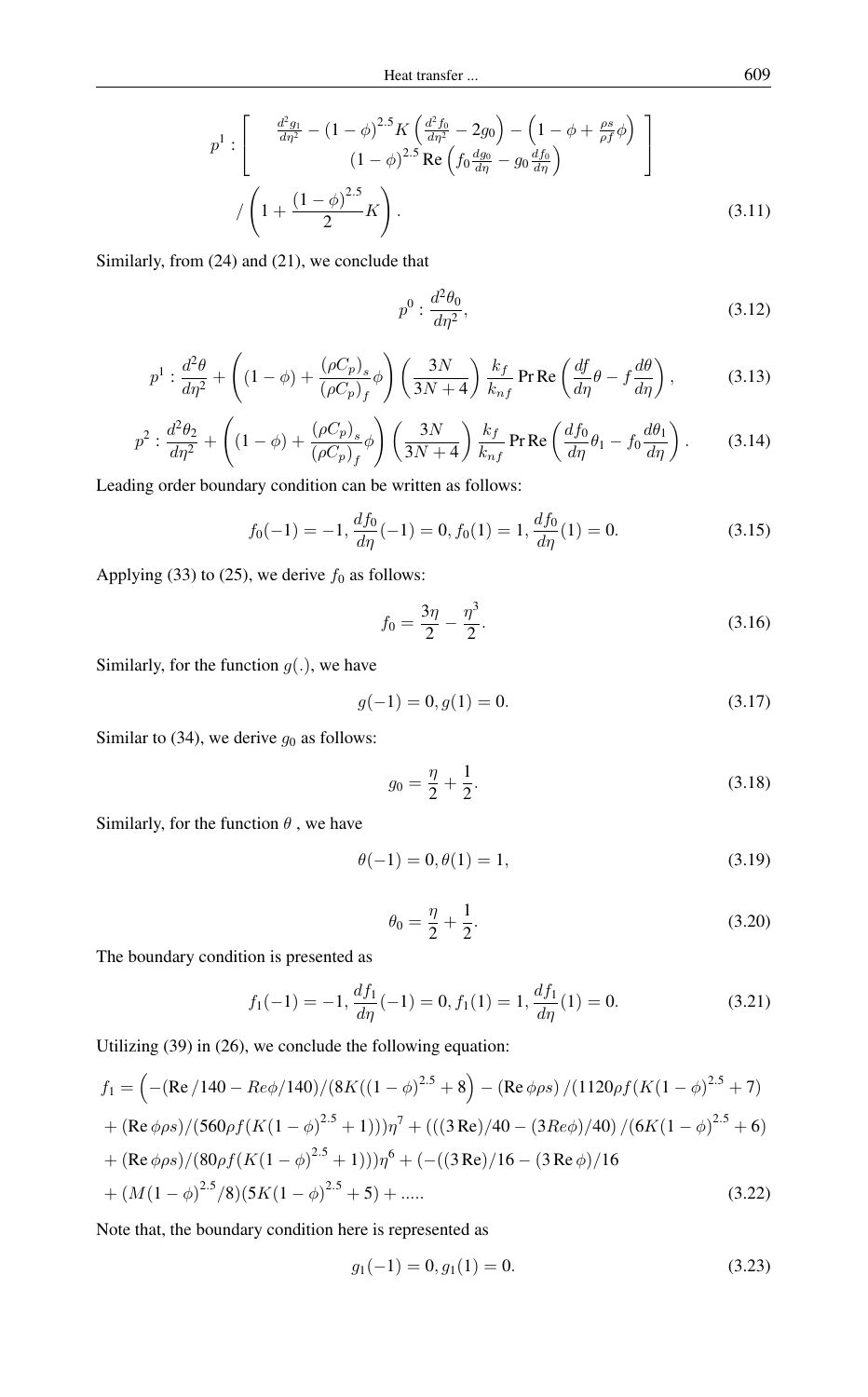Using  $(41)$  in  $(29)$ , we obtain

$$
g_1 = \eta^4 [((\text{Re}(1-\phi)^{2.5}/2(\text{Re}\,\phi(1-\phi)^{2.5})/2)/(4(K(1-\phi)^{2.5}+2))+ (\text{Re}\,\phi \rho s (1-\phi)^{2.5})/(8\rho f(K(1-\phi)^{2.5}+2)))+ \eta^5 (((\text{Re}\,(1-\phi)^{2.5})/4 - (\text{Re}\,\phi(1-\phi)^{2.5})/4)/(5(K(1-\phi)^{2.5}+2))+ (\text{Re}\,\phi \rho s (1-\phi)^{2.5})/(20\rho f(K(1-\phi)^{2.5}+2))+ \eta^2 ((2K(1-\phi)^{2.5} - (3 \text{Re}\,(1-\phi)^{2.5}))/2+ (3 \text{Re}\,\phi \rho s (1-\phi)^{2.5})/(4\rho f(K(1-\phi)^{2.5}+2))) - ((\text{Re}\,(1-\phi)^{2.5})/2 + ....
$$

Similar to above, we have

$$
\theta_1(-1) = 0, \theta_1(1) = 1,
$$
\n(3.25)  
\n
$$
\theta_1 = (3N \Pr \Re k_f (\rho C_f - \rho C_f \phi + \rho C_s \phi) \eta^5) / (40k_{nf} \rho C_f (3N + 4))
$$
\n+ (3N \Pr \Re k\_f (\rho C\_f - \rho C\_f \phi + \rho C\_s \phi) \eta^4 / (16k\_{nf} \rho C\_f (3N + 4))  
\n- (9N \Pr \Re k\_f \rho C\_f - \rho C\_f \phi + \rho C\_s \phi) \eta^2 / (8k\_{nf} \rho C\_f (3N + 4))  
\n+ (1/2 + (3N \Pr \Re k\_f (\rho C\_f - \rho C\_f \phi + \rho C\_s \phi)) / (40k\_{nf} \rho C\_f (3N + 4))) \eta + ....\n(3.26)

The coefficient of  $p^2$  in  $f(\eta)$ ,  $g(\eta)$  and  $\theta(\eta)$  in Eqs.(27), (29) and (32) are too heavy to write in this article. Therefore, we present and show these functions graphically in the results and the following table. Therefore, flow and heat transfer are presented as follows:

$$
f(\eta) = f_0(\eta) + f_1(\eta) + f_2(\eta), \tag{3.27}
$$

$$
g(\eta) = g_0(\eta) + g_1(\eta) + g_2(\eta), \qquad (3.28)
$$

$$
\theta(\eta) = \theta_0(\eta) + \theta_1(\eta) + \theta_2(\eta). \tag{3.29}
$$

These problems were solved numerically using finite element numerical method (FEM) by Takhar et al. [34] and approximately using the Duan-Rach approach (DRA) by Ganji et al [35]. We validate our result with these methods. There is a precise agreement as those have been showed in Tables 2 and 3.

| l R | <b>FEM</b>                                                                       | $\parallel$ HPM $\parallel$ FEM | $HPM$ | FEM   HPM                               | <b>FEM</b> | HPM    |
|-----|----------------------------------------------------------------------------------|---------------------------------|-------|-----------------------------------------|------------|--------|
|     |                                                                                  | $Re=-5$   $Re=-5$   $Re=-1$     |       | $\vert$ Re=-1 $\vert$ Re=1 $\vert$ Re=1 | $Re=5$     | $Re=5$ |
|     | 3.12232   3.1231   3.15858   3.1487   3.17854   3.1673   3.22218   3.2163        |                                 |       |                                         |            |        |
|     | $10$   4.81237   4.8034   4.86364   4.8372   4.89095   4.8756   4.94897   4.9352 |                                 |       |                                         |            |        |

**Table 2.** Comparison of values for  $g'(1)$  with the numerical result

| R | DR A    | $HPM$   DRA |                             | <b>HPM</b> | $DRA$ $HPM$     | DRA                                                                               | <b>HPM</b> |
|---|---------|-------------|-----------------------------|------------|-----------------|-----------------------------------------------------------------------------------|------------|
|   | $Re=-5$ |             | $Re=-5$   $Re=-1$   $Re=-1$ |            | $Re=1$   $Re=1$ | $Re=5$                                                                            | $Re=5$     |
|   |         |             |                             |            |                 | 3.126127   3.1231   3.15933   3.1487   3.17779   3.1673   3.218511   3.2163       |            |
|   |         |             |                             |            |                 | $10 $ 4.817155   4.8034   4.86459   4.8372   4.88999   4.8756   4.944212   4.9352 |            |

Table 3. Comparison of values for  $g'(1)$  with the Duan-Rach approach (DRA)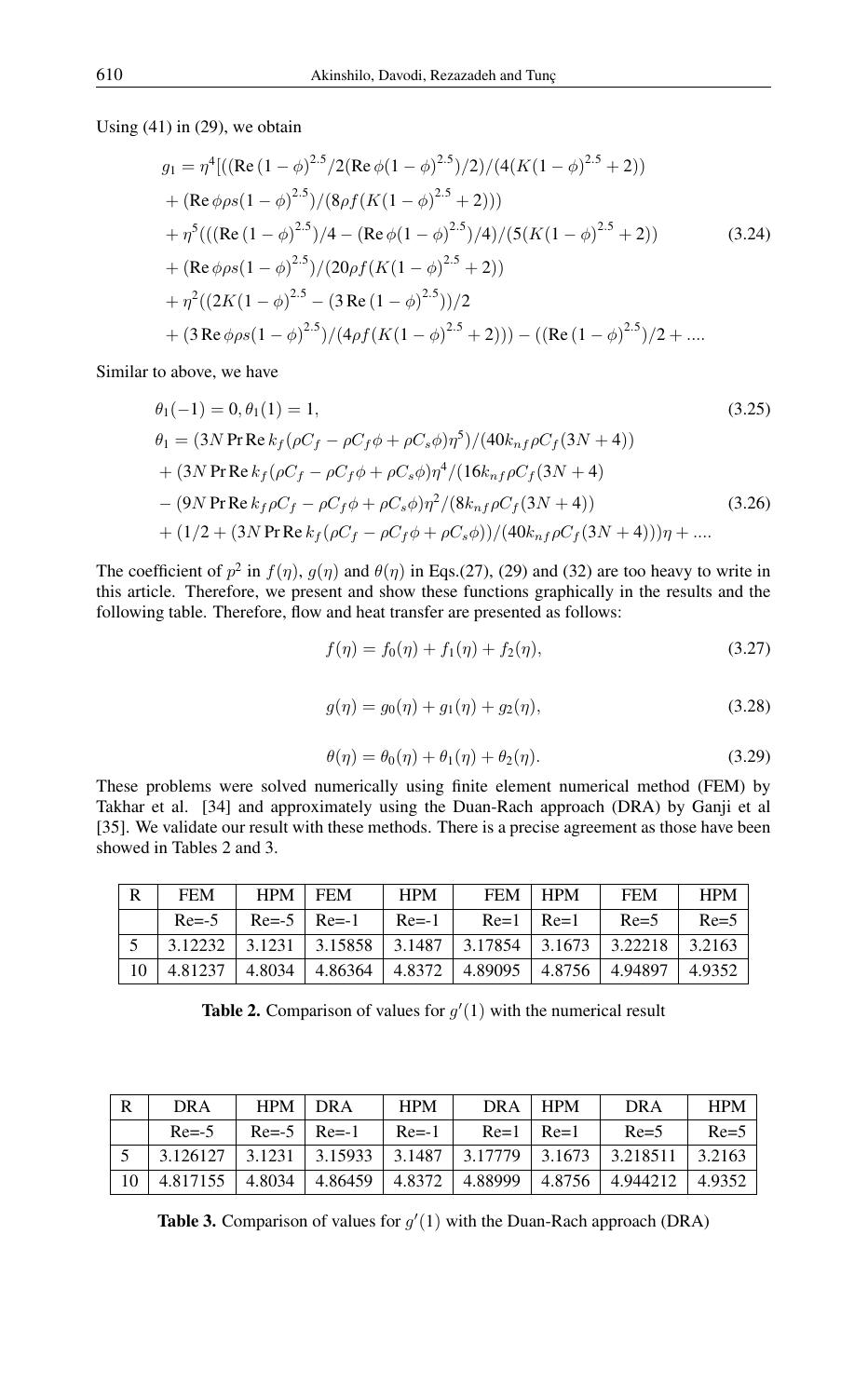#### 4 Results and Discussion

Here, the influences of several characteristics (magnetic parameter (Mn), nanoparticle concentration, Reynold parameter and micro-polar parameter) on the velocity profile, micro rotation profile and thermal profile are presented.

In Figure 2, the impacts of the micro-polar parameter on the flow and micro rotation distribution are illustrated. With numeric enhancement of the micro-polar parameter, the velocity distribution and the momentum boundary layer thickness reduce to  $\eta = 0$ . For  $\eta > 0$ , this experience is a reverse trend and the velocity of micro-polar fluid  $(K > 0)$  is higher than viscous fluids  $(K = 0)$ . In addition, from the  $\eta = -1$  (the lower plate level) to  $\eta = 0$  (middle of the channel), the micro-rotation is unsupported by the micro-elements which are derived from the bottom plate, so the micro-rotation distribution is improved by growing the micro-polar parameter. On the other hand, from the middle of the channel to upper plate ( $\eta = 0$  to  $\eta = 1$ ), when the micro-polar parameter increases, micro-rotation profile is reduced. In terms of dominant concentration, the microelements which are near the walls do not able to rotate, so there are no plate's micro-rotation.

The Figure 3 illustrates the influence of magnetic field applied constantly on the flow, microrotation and the temperature functions. As presented graphically in Figure 3-a, with the quantitative increase of the magnetic parameter, the velocity distribution near the lower plate is enhanced while near the top plate decreases. In addition, the micro-rotation near the bottom plate has positive value. On the other hand, the opposite rotation occurs near the top plates which means the micro-rotation has negative value near the top plate. In this research, the dominant microelements concentration is assumed which implies there is no micro-rotation of the plates. The increase of magnetic field strength reduces the angular micro-rotation which is illustrated in Figure 3-b. Finally, the temperature distribution and the thickness of the thermal boundary layer are slightly reduced by increasing magnetic field strength, Figure 3.c.

The impact of Reynolds number on the velocity and temperature profiles is illustrated in Figure 4. Figure 4.a shows that by numeric increase of the Reynolds number the velocity distribution close to the bottom plate is increased but it is decreased close the top plate. Figure 4.b reveals that temperature profile and the thickness of thermal boundary layer enhances by increasing the  $\eta$  from -1 to 0, while for  $\eta$  from 0 to 1, those reduce. In addition, the impact of the Reynolds number on temperature profiles in middle of channel is maximum while the Reynolds number has not influence on temperature profiles in vicinity of bottom or top walls.



Figure 2. Effect of micro-polar parameter on a: velocity profile and b: on micro rotation profile.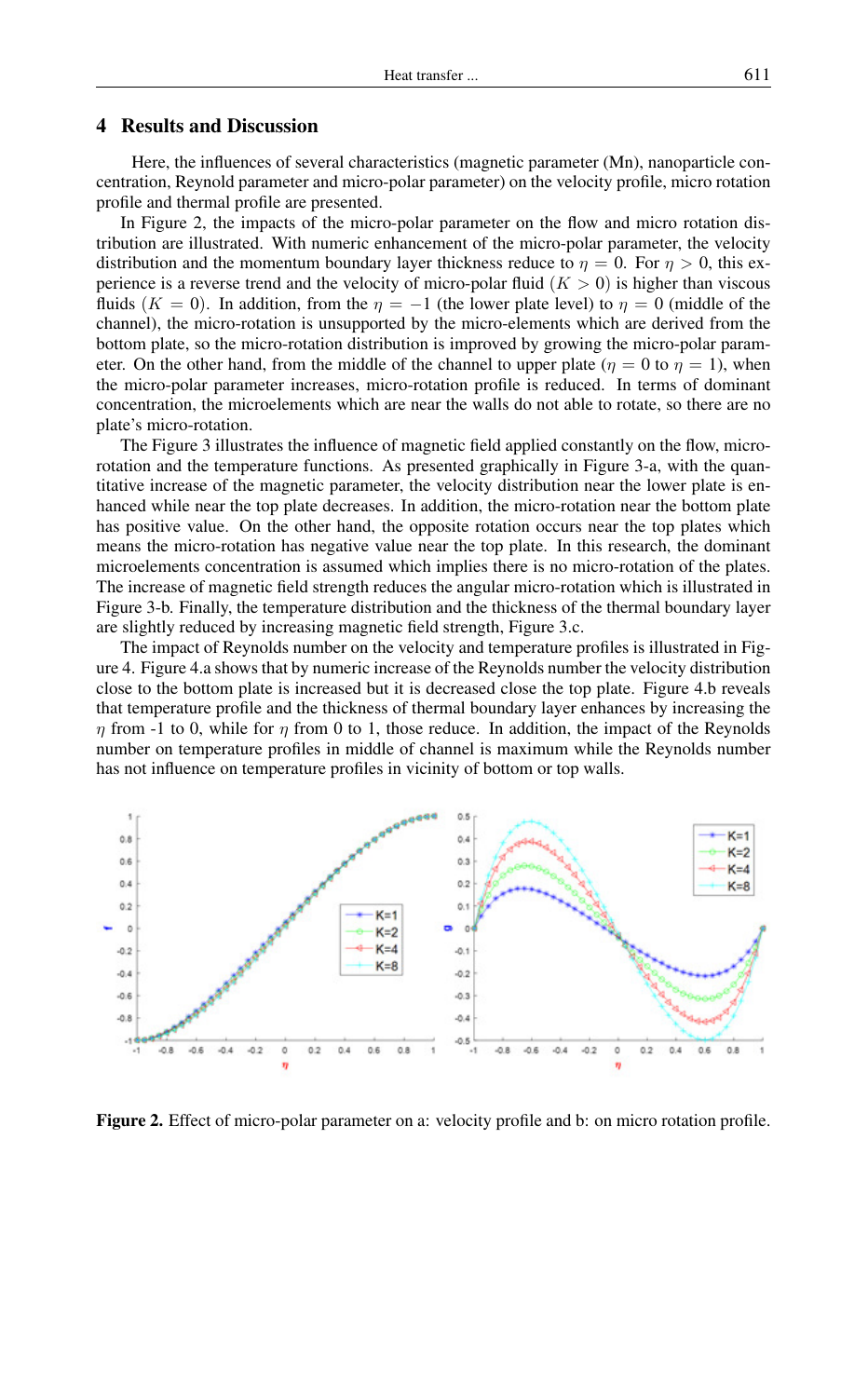

Figure 3. Effect of magnetic parameter on a: velocity profile, b: micro rotation profile and c: thermal profile.



Figure 4. Effect of Reynolds number on a: velocity profile and b: on the thermal profile

In Figure 5, influence of nanoparticle concentration on velocity profile, micro rotation profile and thermal profile are illustrated. Figure 5.a shows, although nanoparticle concentration has not significant impact on the velocity profile, the amount of velocity for higher nanoparticle concentration is greater. In addition, Figure 5.b present from the  $\eta = -1$  (the lower plate level) to  $\eta$ 0 (middle of the channel), the micro-rotation has greater value for higher nanoparticle concentration, while for  $\eta = 0$  to  $\eta = 1$ , it reduces when nanoparticle concentration increases. Finally, from Figure 5.c it can be observed that temperature profile and the thermal boundary layer thickness heighten by increasing the  $\eta$  from -1 to 0, while for  $\eta$  from 0 to 1, those decrease. Moreover, influence of the nanoparticle concentration on temperature profiles in the middle of channel is increased by greater value of nanoparticle concentration.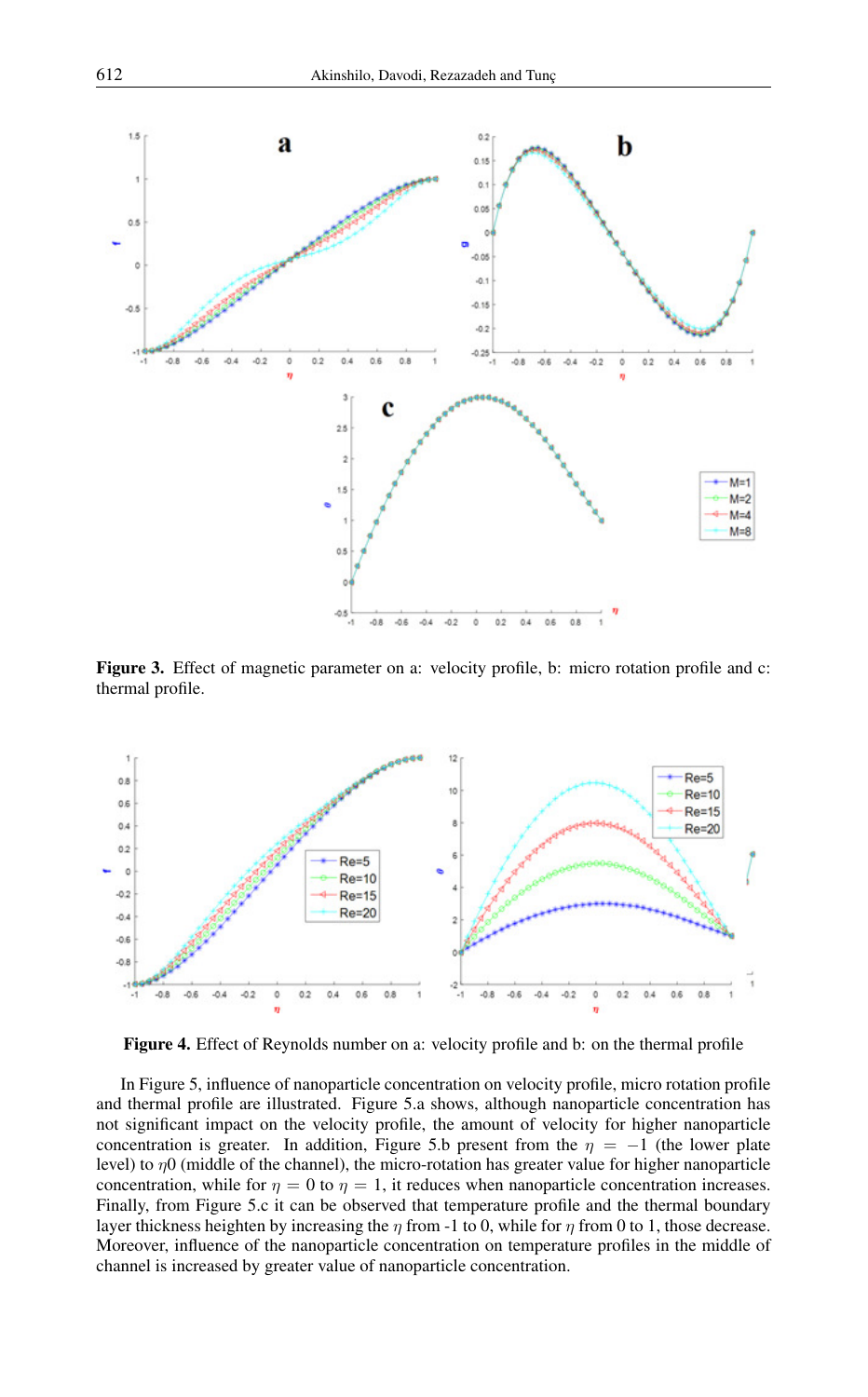Finally, in Figure 6 the influence of nanoparticle concentration and micropolar parameter on the Nusselt number are depicted. Figure 6.a shows the Nusselt number is decreased by increasing the nanoparticle concentration from bottom wall to middle of channel while it is inverse for middle of channel to top wall. The Nusselt number is decreased by increasing the micropolar parameter which is presented in Figure 6.b.



Figure 5. Effect of nanoparticle concentration on a: velocity profile, b: micro rotation profile and c: thermal profile



Figure 6. Impact of a: nanoparticle concentration and b: micro polar parameter on Nusselt number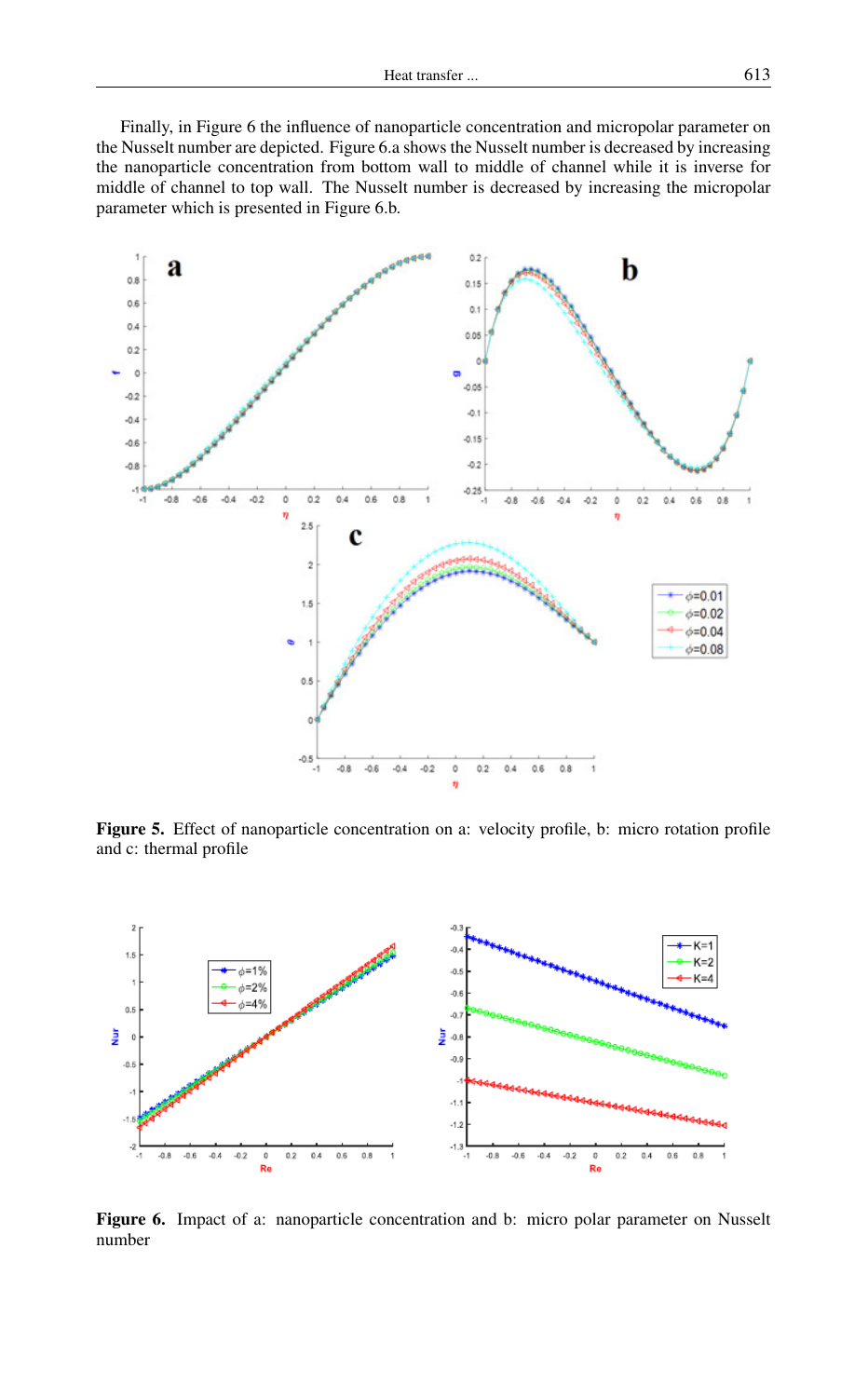## 5 Conclusion

This study considers the mass and heat transfer flow of MHD micro-polar Nano-fluid flow through the porous wall channel under the influence of thermal radiation and magnetic field. This was investigated utilizing the homotopy perturbation method. The comparison between HPM method, finite element numerical method and Duan-Rach approach illustrated the precise of our study. The influences of several characteristics (magnetic parameter, nanoparticle concentration, Reynold parameter and micro-polar parameter) on the velocity profile, micro rotation profile and thermal profile were presented. The results showed that when the micro-polar parameter increases, temperature profile rises slightly. Moreover, when the Nusselt number increased, concentration of nanofluid volume and radiation parameter increased.

## <span id="page-10-0"></span>References

- [1] A.C. Eringen, Theory of micropolar fluids. Journal of Mathematics and Mechanics 16 (1966), no.1, 1-18.
- [2] A. Mirzaaghaian, D.D. Ganji, Application of differential transformation method in micro polar fluid flow and heat transfer through permeable walls. Alexandria Engineering Journal 55 (2016), no.3, 2183-2191.
- [3] R.S. Gorla, J. Eppichs, Heat transfer in micropolar boundary layer flow over a flat plate. Int. J. Eng. Sci. 21 (1983), 791–798.
- [4] D.A.S. Rees, A.P. Bassom, The blasius boundary-layer flow of a micropolar fluid. Int. J. Eng. Sci. 34 (1996), 113–124.
- [5] M. Esmaeilpour, G Domairry, N Sadoughi, A.G. Davodi, Homotopy analysis method for the heat transfer of a non-Newtonian fluid flow in an axisymmetric channel with a porous wall. Communications in Nonlinear Science and Numerical Simulation 15 (2010), no. 9, 2424-2430.
- [6] T. A. Burton, Stability and periodic solutions of ordinary and functional differential equations. Corrected version of the 1985 original. Dover Publications, Inc., Mineola, NY, 2005.
- [7] M.R. Zangooee, K. Hosseinzadeh, D. D. Ganji, Hydrothermal analysis of MHD nanofluid (TiO2-GO) flow between two radiative stretchable rotating disks using AGM. Case Studies in Thermal Engineering 14 (2019), 100460.
- [8] M Gholinia, SAHK Moosavi, M Pourfallah, S Gholinia, DD Ganji, A numerical treatment of the TiO2/C2H6O2–H2O hybrid base nanofluid inside a porous cavity under the impact of shape factor in MHD flow. International Journal of Ambient Energy (2019), 1-8.
- [9] S. S. Ghadikolaei, M Gholinia, ME Hoseini, D. D. Ganji, Natural convection MHD flow due to MoS2–Ag nanoparticles suspended in C2H6O2H2O hybrid base fluid with thermal radiation. Journal of the Taiwan Institute of Chemical Engineers 97 (2019), 12-23.
- [10] M. Sheikholeslami, Numerical approach for MHD Al2O2-water nanofluid transportation inside a permeable medium using innovative computer method. Computer Methods in Applied Mechanics and Engineering 344 (2019), 306-318.
- [11] K. Md. Rabbi, M. Sheikholeslami, A. Karim, A. Shafee, Z. L. Tliligh, Prediction of MHD flow and entropy generation by Artificial Neural Network in square cavity with heater-sink for nanomaterial. Physica A: Statistical Mechanics and its Applications 541 (2020), 123520.
- [12] S. A. Shehzad, M. Sheikholeslami, T. Ambreen, A. Shafee, H. Babazadeh, Examination of CVFEM for nanofluid free convection MHD flow through permeable medium, 2020, https://doi.org/10.1007/s13204- 020-01316-y.
- [13] S. Kachapi, D.D. Ganji, A.G. Davodi, S.M. Varedi, Periodic solution for strongly nonlinear vibration systems by He's variational iteration method. Mathematical Methods in the Applied Sciences 32 (2009), no. 18, 2339-2349.
- [14] A Asgari, D. D. Ganji, A. G. Davodi, Extended tanh method and exp-function method and its application to (2+ 1)-dimensional dispersive long wave nonlinear equations. Journal of the Applied Mathematics, Statistics and Informatics 6 (2010), no. 1, 61-72.
- [15] D. D. Ganji, A. G Davodi, Y. A Geraily, New exact solutions for seventh-order Sawada-Kotera-Ito, Lax and Kaup-Kupershmidt equations using Exp-function method. Mathematical Methods in the Applied Sciences 33 (2010), no. 2, 167-176.
- [16] S. S Ganji, G Domairry, A. G Davodi, H Babazadeh, S. H Seyedalizadeh Ganji, Higher-order approximations of motion of a nonlinear oscillator using the parameter expansion technique. International Journal of Modern Physics B 23 (2009), no.23, 4779-4789.
- [17] D. D Ganji, M Babaelahi, A. A Joneidi, A.G. Davodi, Application of Exp-Function method to reduced Ostrovsky equation and Kuramoto-Sivashinsky equation. Asian-European Journal of Mathematics 2 (2009), no. 04, 567-578.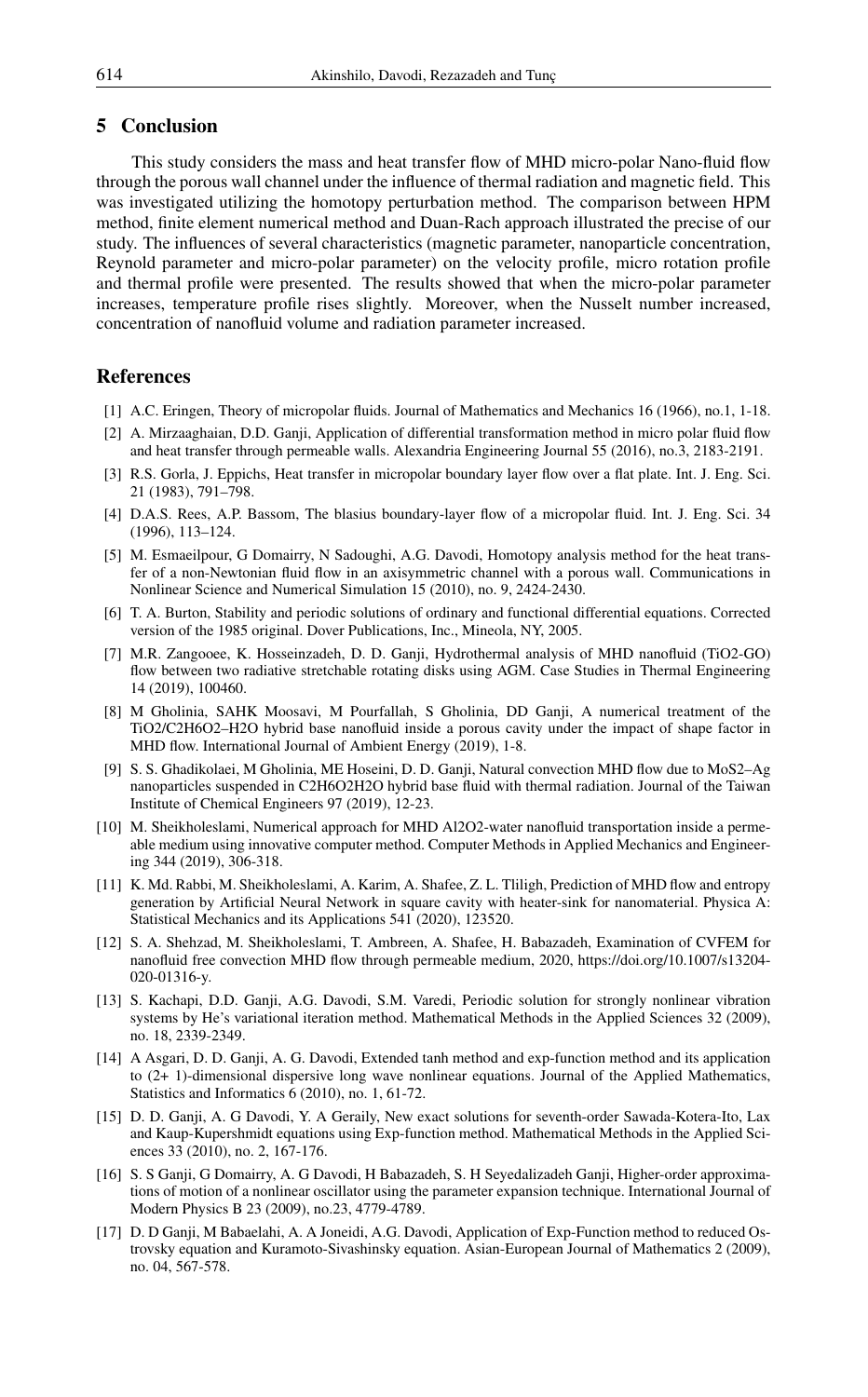- [18] G Domairry, Amin G Davodi, Arash G Davodi, Solutions for the double Sine-Gordon equation by Expfunction, Tanh, and extended Tanh methods. Numerical Methods for Partial Differential Equations 26 (2010), no. 2, 384-398.
- [19] A Rajabi, J Alinejad, K Fallah, D. D. Ganji, Optimization of conjugate heat transfer in the electrofusion joint using Taguchi method. Thermal Science 23 (2019), no. 5 , 3047-3057.
- [20] MR Shirkhani, A Hoshyar, DD Ganji, Application of VIM, HPM and CM to the system of strongly nonlinear fin problem. Journal of Engineering and Technology (JET) 9 (2018), no. 2, 1-13.
- [21] Gao, Wei, Hadi Rezazadeh, Zehra Pinar, Haci Mehmet Baskonus, Shahzad Sarwar, and Gulnur Yel. Novel explicit solutions for the nonlinear Zoomeron equation by using newly extended direct algebraic technique. Optical and Quantum Electronics 52 (2020), no.1, 1-13.
- [22] N. Raza, U. Afzal, A.R. Butt, H. Rezazadeh, Optical solitons in nematic liquid crystals with Kerr and parabolic law nonlinearities. Optical and Quantum Electronics 51 (2019), no. 1007, 1-16.
- [23] H. Rezazadeh, A. Korkmaz, M. Eslami, S. M. Mirhosseini-Alizamini. A large family of optical solutions to Kundu-Eckhaus model by a new auxiliary equation method. Optical and Quantum Electronics 51 (2019), no. 84, 1-12.
- [24] N. Raza, M. R. Aslam, H. Rezazadeh, .Analytical study of resonant optical solitons with variable coefficients in Kerr and non-Kerr law media. Optical and Quantum Electronics 59 (2019), no.51, 1-12.
- [25] R. A.Talarposhti, Z. Asadi, H. Rezazadeh, D. D. Ganji, A. Bekir. Analytical solution for differential nonlinear and coupled equations in micropolar nanofluid flow between rotating parallel plates. The European Physical Journal Special Topics 228 (2019), no. 12, 2601-2617.
- [26] J.H. He, Homotopy perturbation method for solving boundary value problems. Phys. Lett. A, 350 (2006), 87-88.
- [27] J.H. He, Homotopy perturbation method: a new nonlinear analytical technique. Appl. Math. Comput, 135 (2003), 73-79.
- [28] M. Shqair, Solution of different geometries reflected reactors neutron diffusion equation using the homotopy perturbation method. Results in Physics 12 (2019), 61-66.
- [29] S. A. Pasha, Y. Nawaz, M. S. Arif, The modified homotopy perturbation method with an auxiliary term for the nonlinear oscillator with discontinuity. Journal of Low Frequency Noise 30 (2019), no. 3-4, 1363- 1373.
- [30] A. Aziz, S. Ray, F. Rahaman, B.K. Guha, Neutron star under homotopy perturbation method. Annals of Physics 409 (2019), 167918.
- [31] M.J. Mahmoodabadi, Epidemic model analyzed via particle swarm optimization based homotopy perturbation method. Informatics in Medicine Unlocked 18 (2020) 100293
- [32] S. Siddiqa, A. Faryad, N. Begum, M.A. Hossain, R. Subba, R. Gorla, Periodic magnetohydrodynamic natural convection flow of a micropolar fluid with radiation. International Journal of Thermal Sciences 111(2017), 215-222.
- [33] D. Srinivasacharya, K. Hima Bindu, Entropy generation in a porous annulus due to micropolar fluid flow with slip and convective boundary conditions. Journal of Energy 111 (2016), 165-177.
- [34] F. Mabood, S.M. Ibrahim, M.M. Rashidi, M.S. Shadloo, Giulio Lorenzini, Non-uniform heat source/sink and Soret effects on MHD non-Darcian convective flow past a stretchingsheet in a micropolar fluid with radiation. International Journal of Heat and Mass Transfer 93 (2016), 674-682.
- [35] R. Ellahi, M. Hassan, A.Zeeshan, A. Khan, The shape effects of nanoparticles suspended in HFE-7100 over wedge with entropy generation and mixed convection. Appl. Nanosci, 6 (2016) 641-51.
- [36] M. Akbarzadeh, S. Rashidi, M. Bovand, R. Ellahi, A sensitivity analysis on thermal and pumping power for the flow of nanofluid inside a wavy channel. Journal of Molecular Liquids 220 (2016) 1-13.
- [37] R. Ellahi, M. Hassan, A.Zeeshan, A. Khan, Aggregation effects on water base Al2O3-nanofluid over permeable wedge in mixed convection. Asia-Pac. J. Chem. Eng. 11 (2016) 179-186.
- [38] A.T. Akinshilo, A. Ilegbusi, H.M. Ali, A. Surajo, Heat transfer analysis of nanofluid flow with porous medium through Jeffery Hamel diverging/converging channel. Journal of Applied and Computational Mechanics 6 (2020), no. 3, 433-444.
- [39] H.S Takhar, R. Bhargava, R.S. Agrawal, A. V.S. Balaji, Finite element solution of micropolar fluid flow and heat transfer between two porous disk. International Journal of Engineering Science 38 (2000) 1907- 1922.
- [40] M. Alizadeh, A.S. Dogonchi, D.D. Ganji, Micropolar nanofluid flow and heat transfer between penetrable walls in the presence of thermal radiation and magnetic field. Case Studies in Thermal Engineering 12 (2018), 319-332.
- [41] Md. Alam, Nur, C.Tunç, An analytical method for solving exact solutions of the nonlinear Bogoyavlenskii equation and the nonlinear diffusive predator–prey system. Alexandria Engineering Journal. 11 (2016), no. 1, 152–161.